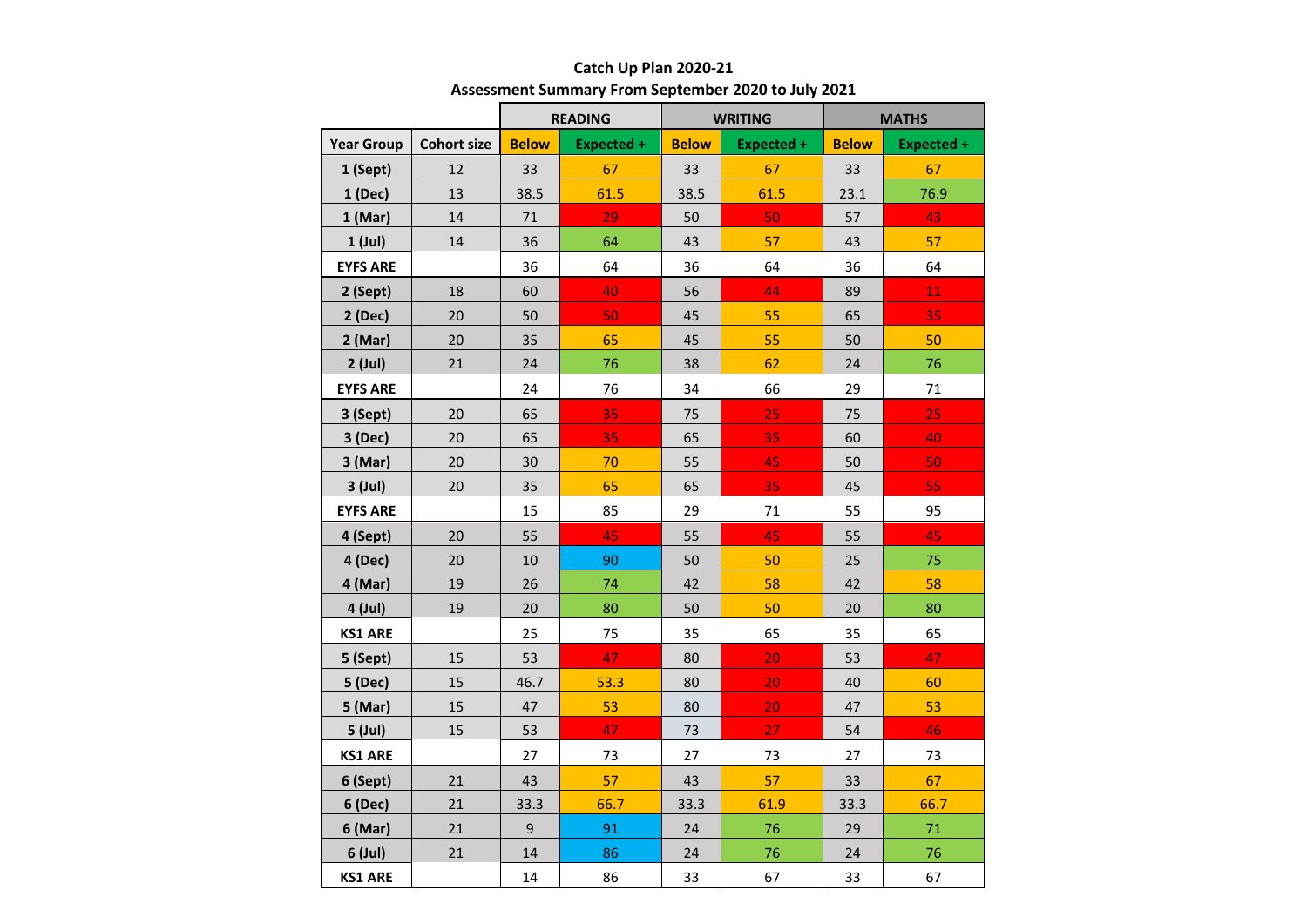Baseline and summative assessment have been conducted using RS Assessment tools PIRA for Reading and PUMA for Maths. The end of previous year assessments has been conducted using a combination of SATs papers, Rising Stars assessment and teacher assessment.

## **Catch Up Plan**

Based on the publish figures by the Government the school is due to receive £80 per child to help implement steps that will help pupils catch up with the gaps in their learning. This equates to £9,760 (based on our current cohort of 122 pupils)

| <b>Objectives (what</b><br><b>Success Criteria</b><br>do we want to<br>(what will the<br>achieve)<br>impact be?)                           | Specific Actions (how are we going to do<br>it?)                                                                                                                                                                                                                                                                                                                                                                                                                                                                                                                                                                                                                                                                                                                                                                                                                                                                                                                                                                                                           | <b>Person Responsible</b>                                                                                                                                                                                                                                                                                                                                         | <b>Resources</b>                                                                                                                                                                                                                                                                                                                                                                                                                                                                                                                                                  | <b>Monitoring and Evaluation</b>                                                                                                                                                                                                                                                                                                                                                                                                                                                                                                                                                                                                                                                                                                                                                                                                                                                                                       |
|--------------------------------------------------------------------------------------------------------------------------------------------|------------------------------------------------------------------------------------------------------------------------------------------------------------------------------------------------------------------------------------------------------------------------------------------------------------------------------------------------------------------------------------------------------------------------------------------------------------------------------------------------------------------------------------------------------------------------------------------------------------------------------------------------------------------------------------------------------------------------------------------------------------------------------------------------------------------------------------------------------------------------------------------------------------------------------------------------------------------------------------------------------------------------------------------------------------|-------------------------------------------------------------------------------------------------------------------------------------------------------------------------------------------------------------------------------------------------------------------------------------------------------------------------------------------------------------------|-------------------------------------------------------------------------------------------------------------------------------------------------------------------------------------------------------------------------------------------------------------------------------------------------------------------------------------------------------------------------------------------------------------------------------------------------------------------------------------------------------------------------------------------------------------------|------------------------------------------------------------------------------------------------------------------------------------------------------------------------------------------------------------------------------------------------------------------------------------------------------------------------------------------------------------------------------------------------------------------------------------------------------------------------------------------------------------------------------------------------------------------------------------------------------------------------------------------------------------------------------------------------------------------------------------------------------------------------------------------------------------------------------------------------------------------------------------------------------------------------|
| All cohorts will at<br>Literacy-<br>Find and fill the<br>least be at pre-<br>gaps in children's<br>lockdown ARE<br>learning<br>percentages | Baseline the children's reading<br>1.<br>knowledge using PIRA assessment<br>(Summer 2020 paper) and assess<br>across the year using PIRA<br>Set up RS assessment MARK facility<br>2.<br>for staff<br>3.<br>Baseline the children's writing<br>Implement and train all KS1 and KS2<br>4.<br>TA's in the Catch-Up Literacy scheme<br>Implement whole class guided reading<br>5.<br>Set up Early Birds for those children<br>6.<br>most at risk of under achieving<br>Language Link Speaking assessment to<br>7.<br>be rolled out across EYFS and Year 4<br>children<br>Accelaread/write<br>8.<br>Clicker - Increased licenses and<br>9.<br>upgrade<br>10. Teodorescu-perceptuo motor<br>programme (fine motor skills)<br>11. Beat dyslexia - additional training for<br>TA's<br>12. Nessy - purchase online tool that can<br>be accessed from home, including<br>typing programme<br>13. Individualised pupil plans for targeted<br>pupils<br>14. Google Classrooms set up and used<br>for those children self-isolating at<br>home using Government funding | Class teachers<br>1.<br><b>HT</b><br>2.<br>3.<br>Literacy lead (JL)<br>HT.<br>4.<br>Literacy Lead (JL)<br>5.<br>Class teachers with HT<br>6.<br>support<br>7.<br>HT and SENDCo<br>Literacy Lead (JL)<br>8.<br>HT and SENDCo<br>9.<br>10. Literacy Lead and<br>SENDCo<br>11. HT and SENDCo<br>12. HT and SENDCo<br>13. Class teachers with HT<br>support<br>14. HT | <b>PIRA £1177</b><br>Time (3 hours)<br>Staff meeting (2 hours +)<br>£1,100<br>Staff meeting time and<br>teacher support where<br>needed<br>Time (3 x 15 minutes per<br>6.<br>day)<br>Free for one year, but need:<br>2 x 1 1/2 hour training<br>sessions<br>8.<br>£198 (annual licence)<br>TA and one to one time and<br>£900 for upgraded licence<br>10. £35<br>11. TA and intervention time<br>12. £14 per licence. 55 licences x<br>$14 = £770$<br>13. Pupil planning meeting (1<br>hour per teacher after<br>school)<br>14. Fully funded<br>Total Cost: £4180 | 1. In place Sept 2020<br>2. Completed Oct 2020<br>3. Staff assessed Oct 2020<br>4. 3 out of 4 trained. Additional cost of £330 for<br>last TA<br>5. On going<br>6. Started in Autumn term 2020 and Summer 2021<br>7. Implemented at EYFS<br>8. MT to consult with WT as to effectiveness<br>9. Licence bought and staff training conducted.<br>Some children using it and licences to be<br>transitioned to some new pupils in Sept 2021<br>10. JL to order<br>11. Done in house due to restrictions on external<br>12. Purchased ad used by all classes. Upper KS2<br>saw biggest use due to ease of access by children.<br>In summary since Oct 2020:<br>Children have learnt to read 20,270 words (ave 179<br>words each)<br>New spelling learnt = 11,304 (ave of 100 words<br>each)<br>The time children spent on Nessy averages 408<br>hours<br>13. Pupil progress meetings and planning format<br>to staff by MT |